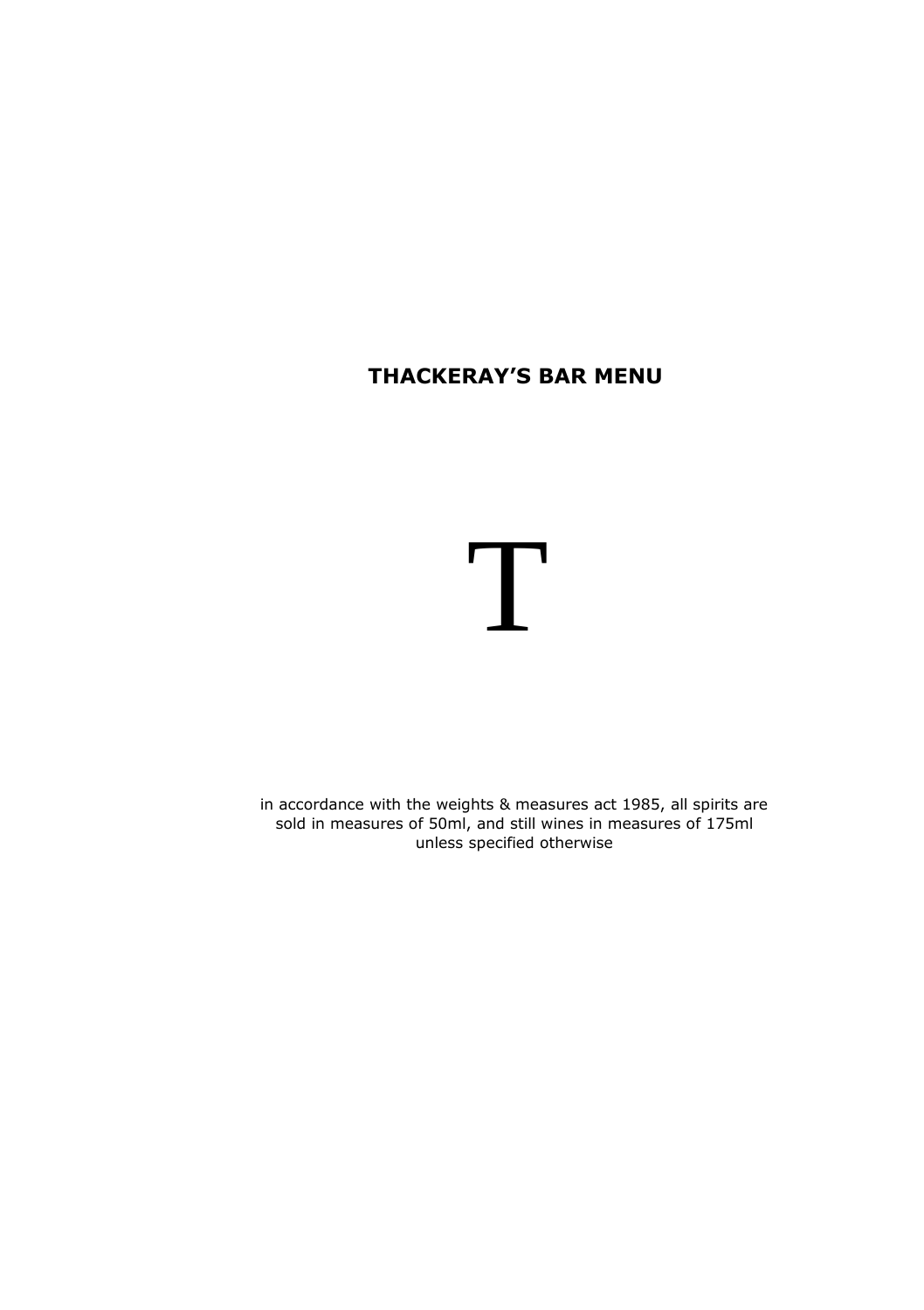# **CHAMPAGNE & SPARKLING WINE**

|                                                            | Vintage 125ml |       | 750ml  |  |
|------------------------------------------------------------|---------------|-------|--------|--|
| Paul Langier Brut<br>Reims                                 | <b>NV</b>     | 12.50 | 60.00  |  |
| Vincent Testulat Carte d'Or Brut Rosé<br>Epernay           | <b>NV</b>     | 14.50 | 70.00  |  |
| G.H. Mumm Cordon Rouge Brut<br>Reims                       | <b>NV</b>     |       | 85.00  |  |
| Henriet Bazin Blanc de Blancs 1er Cru<br>Reims             | NV            | 22.00 | 100.00 |  |
| <b>Billecart-Salmon Brut</b><br>Mareuil-sur-Ay             | <b>NV</b>     |       | 120.00 |  |
| Billecart-Salmon Brut Rosé<br>Mareuil-sur-Ay               | <b>NV</b>     |       | 170.00 |  |
| <b>Ruinart Blanc de Blancs</b><br>Reims                    | <b>NV</b>     |       | 160.00 |  |
| Pol Roger Cuvée Sir Winston Churchill<br>Epernay           | 2009          |       | 480.00 |  |
| <b>Ruinart Brut Rosé</b><br>Reims                          | <b>NV</b>     |       | 200.00 |  |
| Krug Grande Cuvée<br>Reims                                 | <b>NV</b>     |       | 320.00 |  |
| Prosecco, Ca' del Console Extra Brut<br>Veneto, Italy      | NV.           | 9.95  | 36.00  |  |
| Brut Reserve, Gusbourne Estate<br>Appledore, Kent          | 2018          | 14.50 | 65.00  |  |
| Traditional Method Brut Rosé, Herbert Hall<br>Marden, Kent | 2017          |       | 70.00  |  |
| Blanc de Blancs, Gusbourne Estate<br>Appledore, Kent       | 2016          |       | 85.00  |  |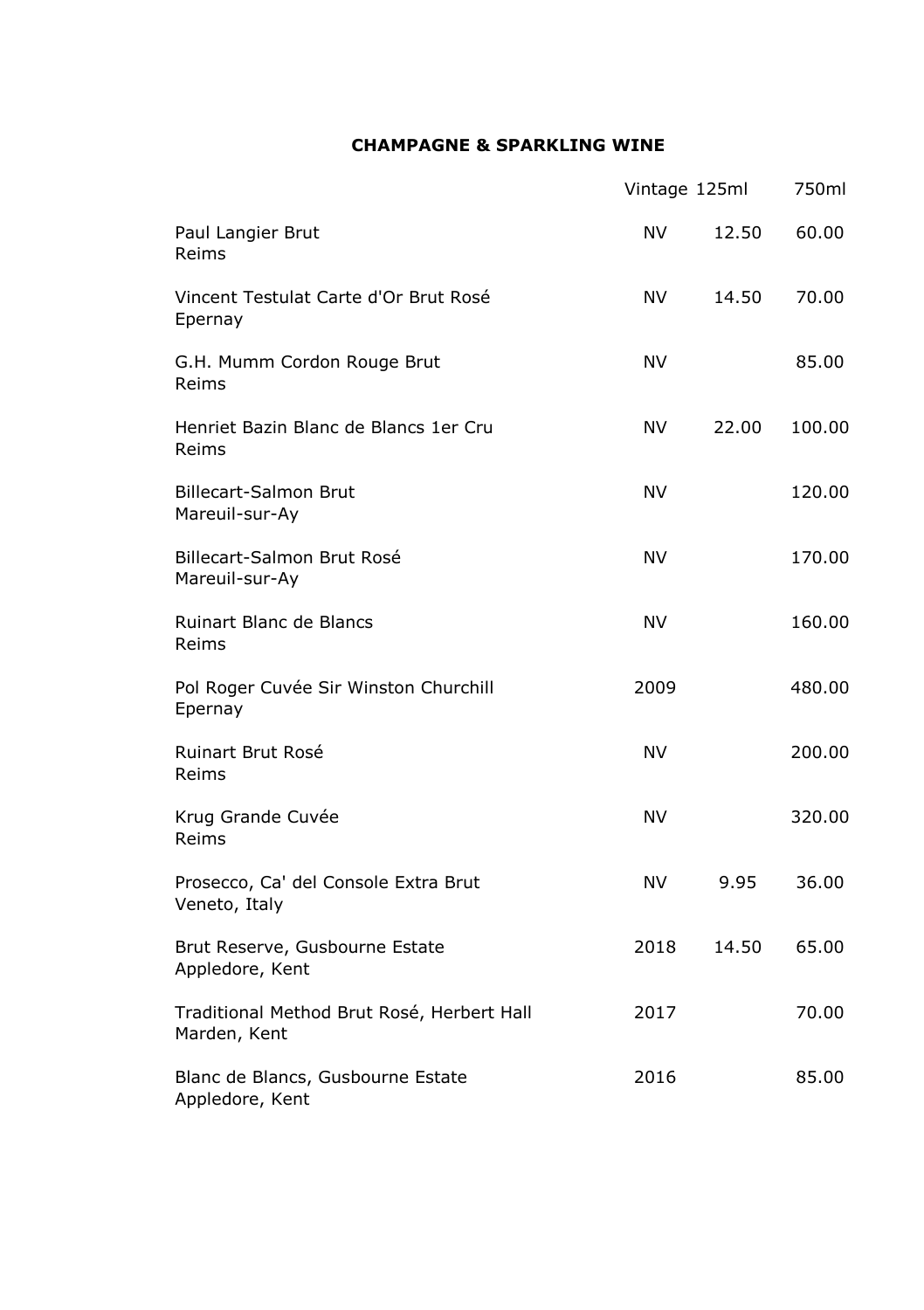# **WINES BY THE GLASS**

*please ask if you would like to see our full wine list*

| <b>ROSÉ WINE</b><br>Syrosa Rosato, Maremma Toscana Italy   | 175ml<br>9.50 |
|------------------------------------------------------------|---------------|
| <b>WHITE WINE</b>                                          |               |
| Harmonie de Gascogne Blanc, Cotes de Gascogne              | 7.00          |
| La Petite Perrière Sauvignon Blanc                         | 8.95          |
| Albariño, Rias Baixas, Galicia DO                          | 9.50          |
| Grande Passolo Chardonnay, Piemonte                        | 10.00         |
| Pinot Blanc & Pinot Gris Reserve, Purleigh, Essex          | 11.00         |
| Lois Gruner Veltliner, Kamptal, Austria                    | 12.50         |
| Gewurztraminer, Signature, Alsace                          | 11.00         |
| Roussanne - Marsanne Gran Reserva, Colchagua Valley, Chile | 9.50          |
| <b>RED WINE</b>                                            |               |
| Harmonie de Gascogne Rouge, Cotes de Gascogne              | 6.00          |
| Shiraz/Viognier, McLaren Vale, South Australia             | 10.50         |
| Primitivo, Puglia                                          | 8.75          |
| Reserve du Couvent, Bekaa Valley, Lebanon                  | 11.50         |
| Ugalde Reserva, Haro, Rioja                                | 11.00         |
| Chinon                                                     | 10.00         |
| Cabernet Sauvignon Reserve, Stellenbosch                   | 12.00         |
| Pinot Noir, Willamette Valley, Oregon, USA                 | 14.00         |
| <b>SWEET WINE</b>                                          | 75ml          |
| Moscato Dindarello, Veneto, Italy                          | 8.00          |
| Black Muscat 'Elysium', California, U.S.A.                 | 9.00          |
| Sauternes, Bordeaux, France                                | 10.00         |
| Tokaji 5 Puttonyos, Tokaj Hungary                          | 17.50         |
| Riesling Auslese, Hattenheimer Nussbrunnen, Germany        | 15.00         |
| Ice Wine, Golden Diamond Label, Liaoning, China            | 20.00         |
| <b>FORTIFIED</b>                                           | 75ml          |
| Late Bottled Vintage, Portugal                             | 8.00          |
| 10yr Tawny Port, Portugal                                  | 12.00         |
| Pedro Ximénez `El Candado`, Jerez, Spain                   | 13.00         |
| Fino Sherry, el Puerto de Santa María, Spain               | 6.50          |
| Amontillado Sherry, el Puerto de Santa María, Spain        | 6.50          |
| Blanco Reserva Port, Portugal                              | 9.00          |
| <b>SAKE</b>                                                |               |
| Akashi Yuzushu                                             | 12.00         |
| Akashi Ginjo Umeshu                                        | 12.00         |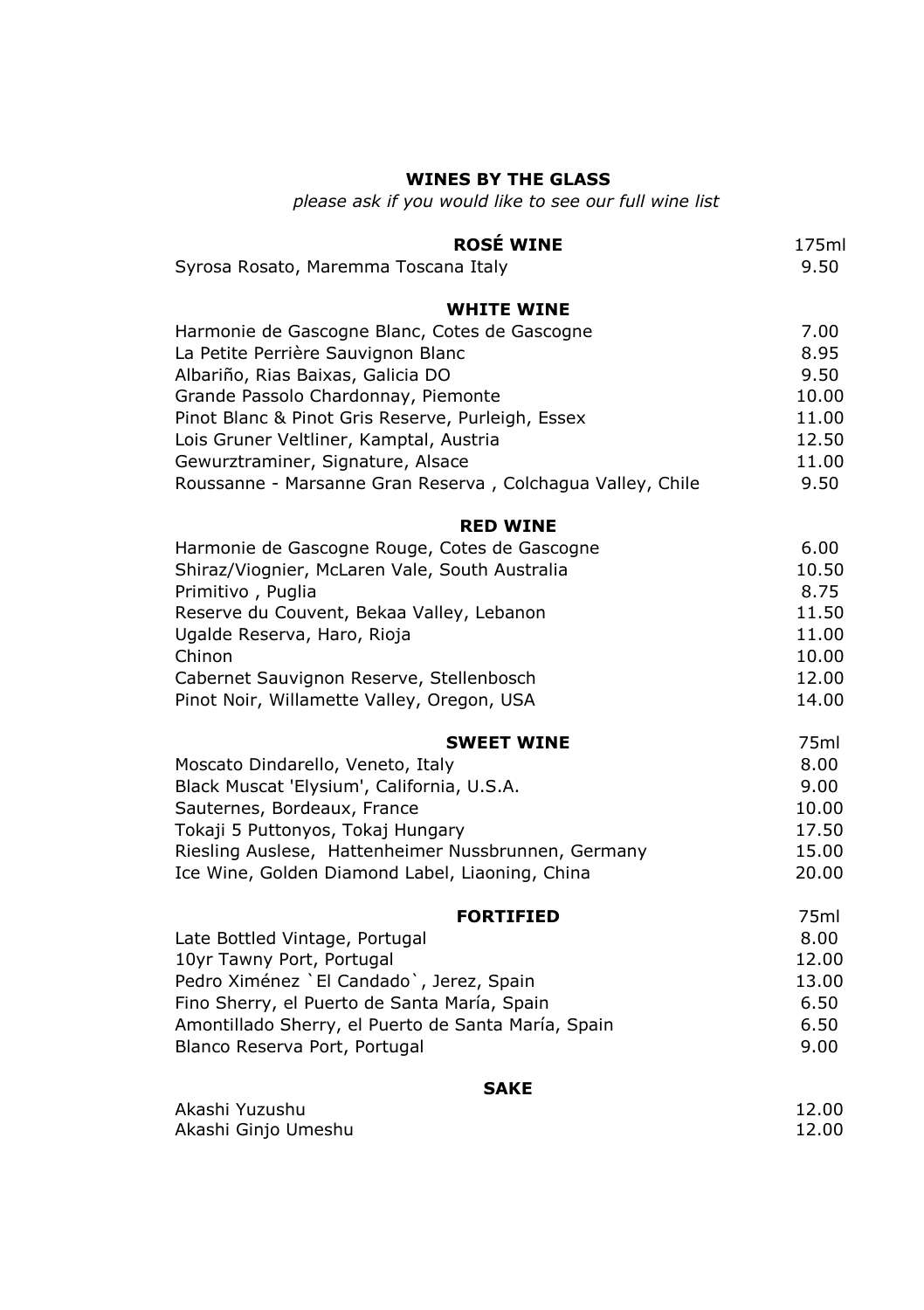# **SPARKLING COCKTAILS all at 13.50**

# **BYRRH SPRITZ**

byrrh grand quinquina, prosecco, bitters

# **POMEGRANATE ROYALE**

pomegranate liqueur, champagne, molasses & seeds

#### **WOOLF BARNATO**

peach & violet liqueur, london dry gin, champagne

#### **STRAWBERRY & BASIL COBBLER**

frais de bois, lime, basil, gusbourne brut reserve

# **LONG POTTER**

prosecco, st germain liqueur, gin, soda & mint

#### **MARTINIS all at 11.50**

#### **SMOKY MARTINI**

london dry & port charlotte whisky

#### **SUZY GIBB**

reyka vodka, suze, cocktail onion

#### **THE COWARD**

a perfect martini should be made by filling a glass with gin then waving it in the general direction of italy.' - noel coward

#### **MARTINEZ**

old tom, sweet & dry vermouth, orange bitters - the daddy

#### **NoLIta**

white port, lillet, vodka, lemon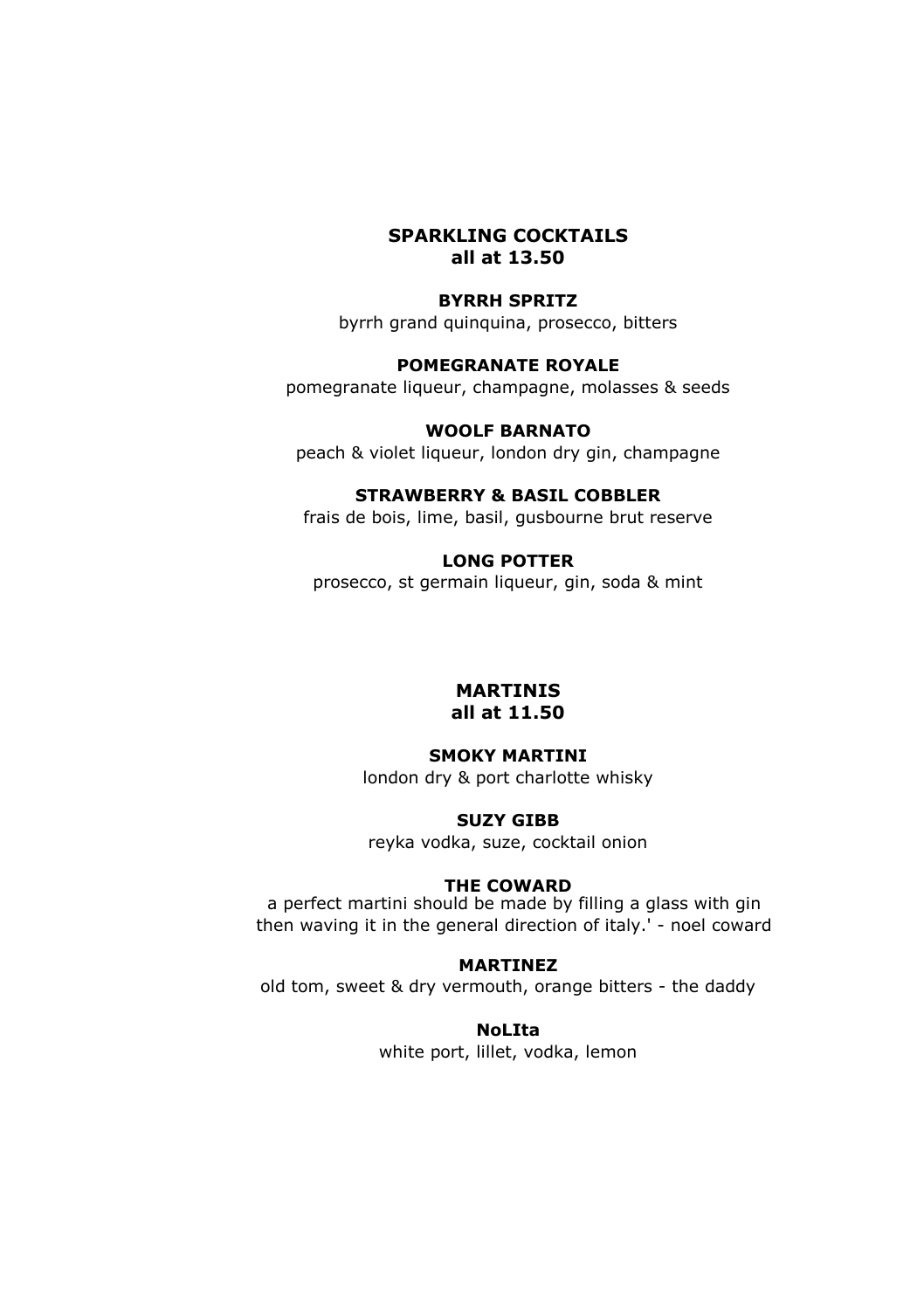# **SOURS & FIXES all at 11.50**

#### **PALOMINA**

anejo tequila, ruby grapefruit, honey, mint

#### **CREOLE SOUR**

rye whiskey, sugar, lemon juice, egg white, creole bitters

#### **TOFFEE APPLE COSMO**

citrus vodka, butterscotch & apple schnapps, apple presse

# **REYKJAVIK MULE**

reyka vodka, ginger switchel, lime

## **PERFECT MANHATTAN CAFÉ**

bourbon, sweet vermouth, gentleman's bitters

## **HI BALLS & FIZZES all at 11.50**

#### **SUMMER CUP**

sipsmiths london cup, gin, elderflower tonic, fruit

#### **BACCHANAL SWIZZLE**

spiced rum, falernum, pineapple, lime, chili, bitters

# **RHUBARB & VANILLA CRUSH**

vanilla vodka, lemon, topped with rhubarb lemonade

# **St GERMAIN GIN FIZZ**

elderflower liqueur, gin, lemon & sugar topped with soda

# **THÉ GLACÉ À LA PÊCHE**

rinquinquin peach liqueur, stewed tea, gin & lemon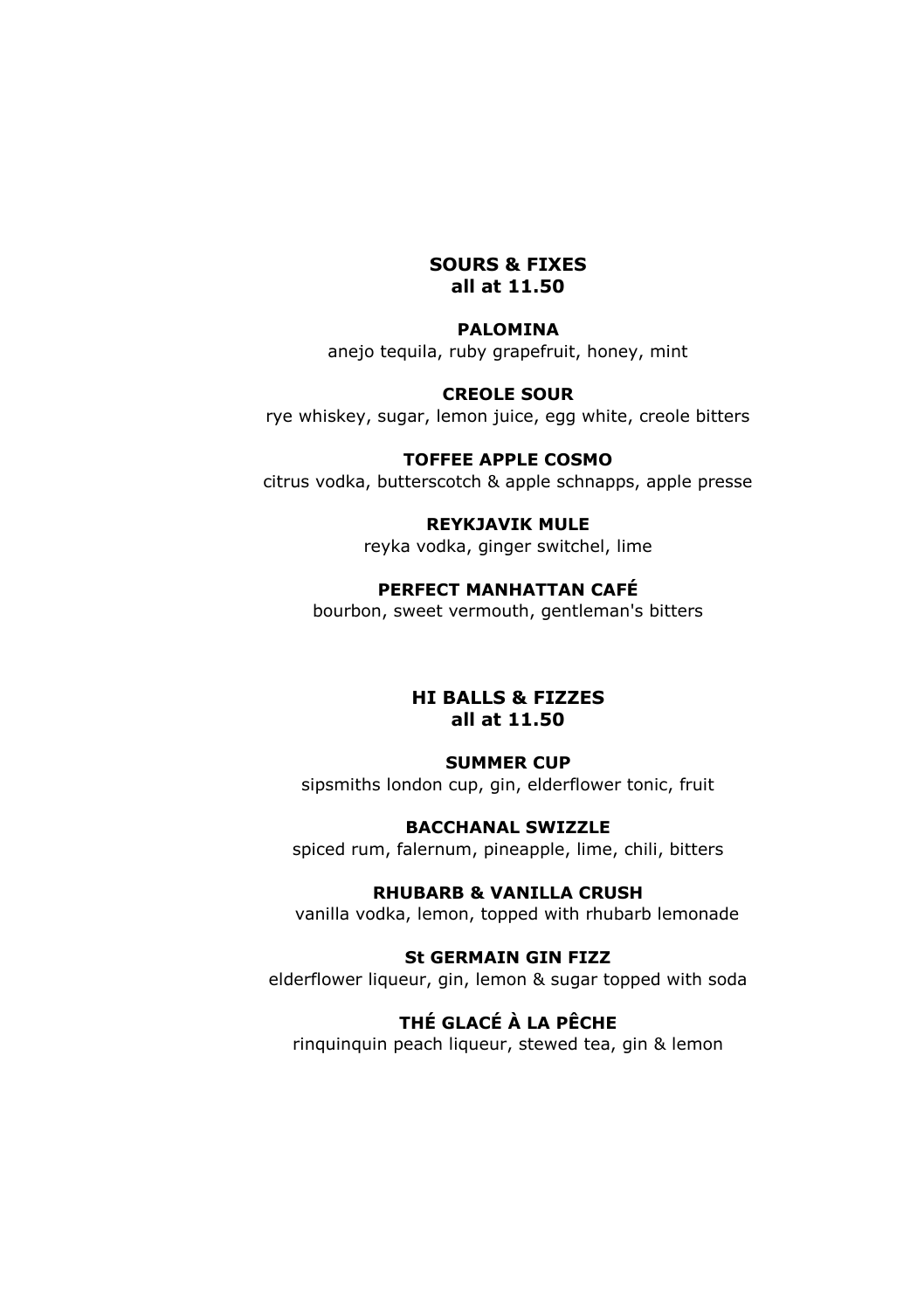#### **ANCESTORALS all at 11.50**

# **MENTZENDORFF SAZERAC**

kummel rinsed ice with bitters topped with bourbon

**COBNUT ANDALUCIAN**

pedro ximenez, cognac, frangelico

#### **NEGRONI BIANCO**

monkey 47 gin, lillet, suze

#### **PENICILLIN**

blended whisky, peated scotch, lemon, ginger, honey

#### **AVIATION**

gin, violet & maraschino liqueur, lemon

# **NON-ALCOHOLIC TWISTS all at £6.95**

**PINK LEMON SHAKE UP** fresh pink traditional lemonade

#### **ROSEMARY MULE** ginger switchel, natural honey, lime, rosemary

**PINA MEZCALADA** pineapple, coconut milk, natural honey, salts

#### **FRUTTO PROIBITO**

seedlip groove 42, hibiscus, pomegranite, rhubarb lemonade

# **NON-ALCOHOLIC CLASSICS all at £11.50**

#### **OLD RUM BUGGER** CleanCo Clean R, Sugar & Bitters

**NA-GRONI** classic negroni made with a blend of Lyre's non-alcoholic spirits

> **MARG-O-RITA** Lime & CleanCo clean T

#### **BATIDA VIRGEN** CleanCo Clean R, mint, sugar & lime topped up with soda water

# **BONE DRY MARTINI**

lyre's london dry & aperitif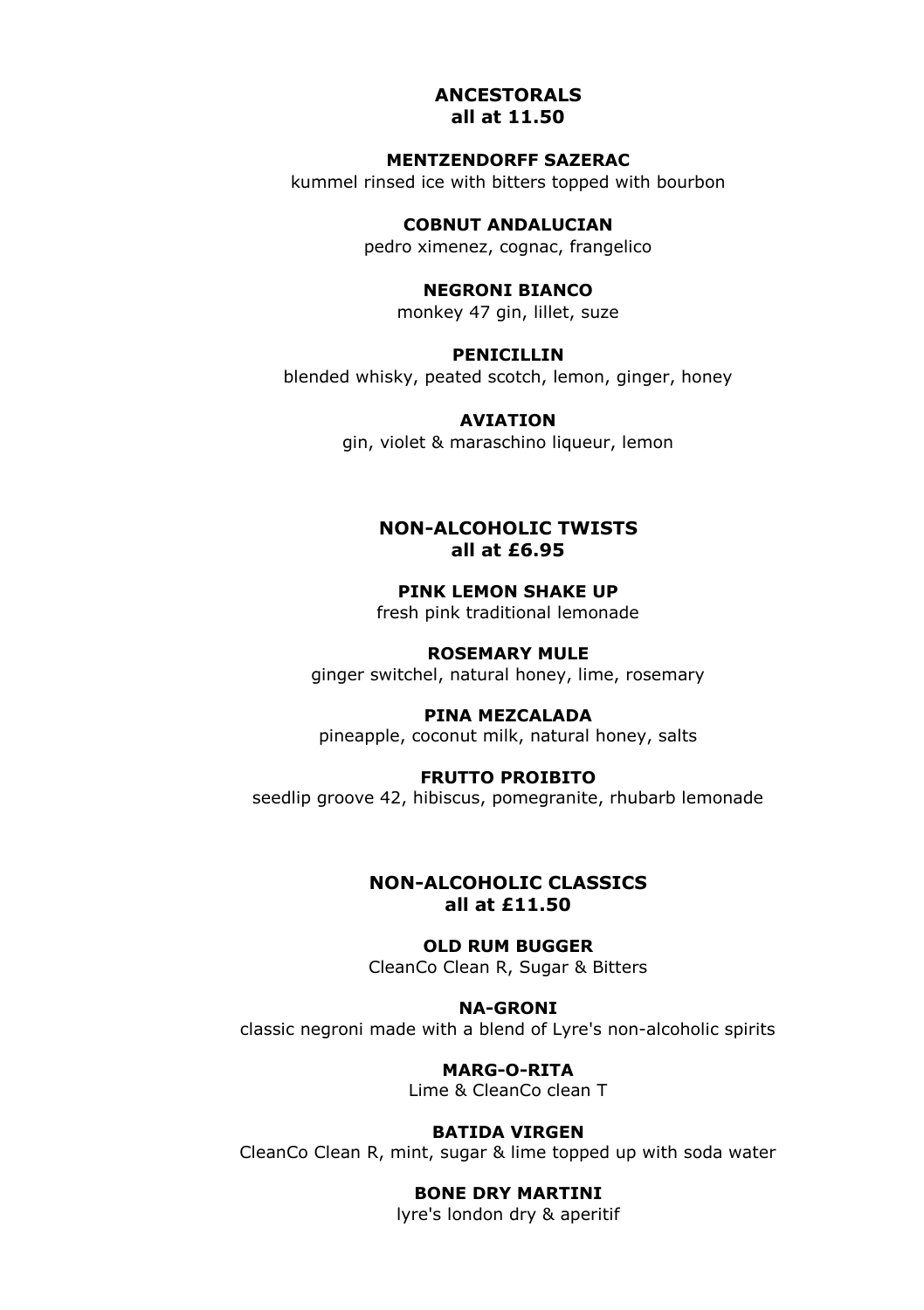## **NON-ALCOHOLIC SPIRIT**

| 8.50 |
|------|
| 8.50 |
| 8.50 |
| 8.50 |
| 8.50 |
| 8.50 |
|      |

#### **SOFT DRINKS**

| Freshly Squeezed Juices              | 2.50 |
|--------------------------------------|------|
| <b>Fruit Juices</b>                  | 2.00 |
| Mixers                               | 1.25 |
| Sodas                                | 2.00 |
| Franklin & Sons Rhubarb Lemonade     | 3.50 |
| Franklin & Sons Elderflower Lemonade | 3.50 |
| Franklin & Sons Cherry & Plum        | 3.50 |

| <b>BEERS &amp; CIDER</b>                                                                             | 330ml         |
|------------------------------------------------------------------------------------------------------|---------------|
| <b>Portobello London Pilsner, Hammersmith 4.6%</b><br>crisp bitterness, balanced with citrus acidity | 5.00          |
| Camden Pale Ale 4%<br>'hop sack' aromas, fruity citrus flavours and a bitter finish                  | 5.25          |
| <b>Sassy Cidre, Normandy 5%</b><br>made out of 100% pure first press Breton juices.                  | 5.50          |
| <b>Camden Hells Lager 4.6%</b><br>Pale straw pilsner style, crunchy green apple & herbs              | 4.75          |
| Lucky Saint Non-Alcoholic Lager, Germany 0.5%<br>Biscuity Malts & a smooth citrus hoppy finish       | 4.75          |
| <b>Bedlam Benchmark Sussex Best 4%</b><br>toffee malt flavours, a full and satisfying body           | 500ml<br>6.00 |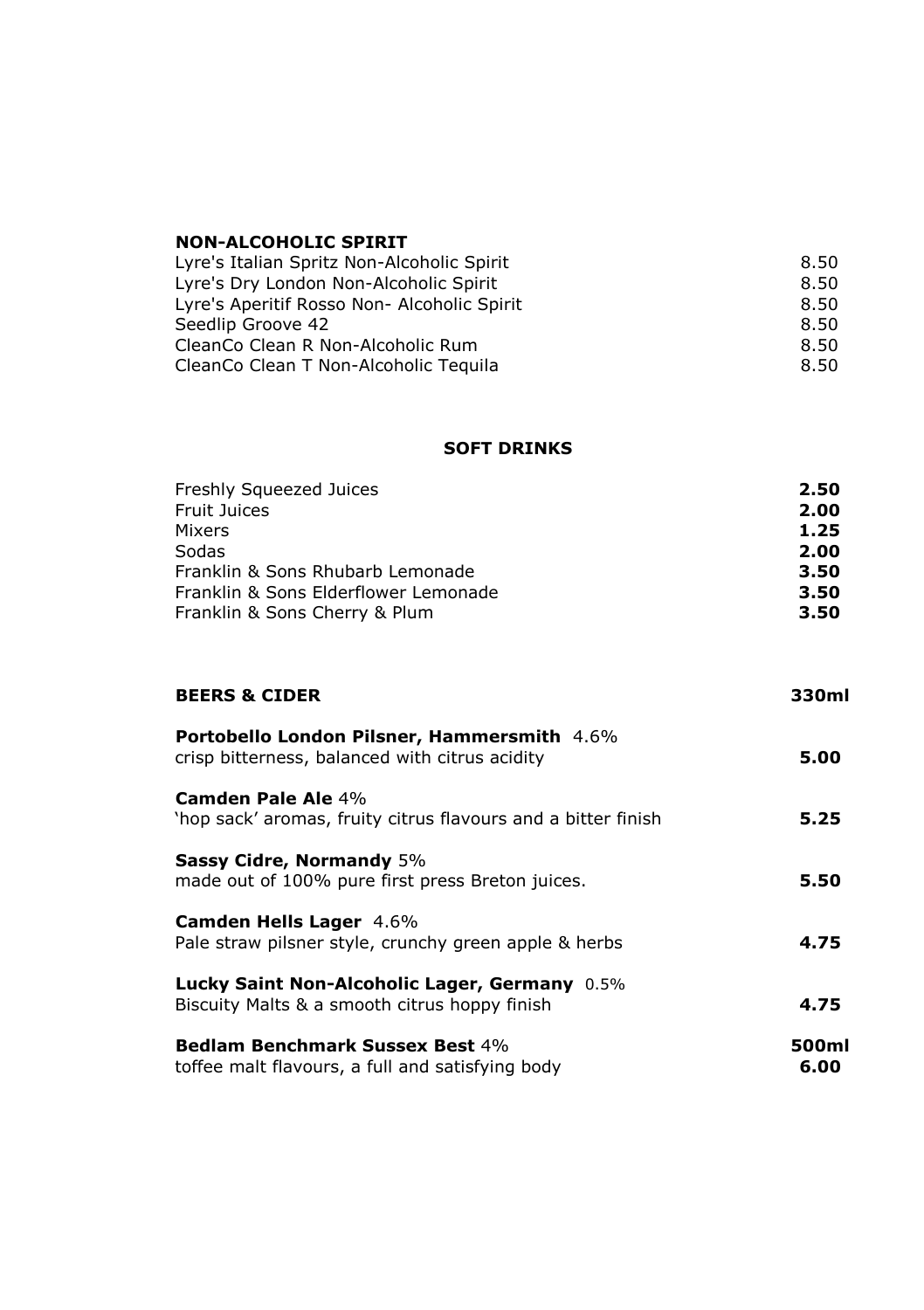| GIN<br>Roku Gin, Suntory, Japan<br>Birch Gin, Wadhurst<br>Beefeater<br>Monkey 47, Black Forest, Germany<br>Warner Rhubarb Gin<br>Botanist Gin, Islay<br>Chapel Down Bacchus Gin, Tenterden<br>Ableforth's Bathtub Gin, Tunbridge Wells                                                                                              | 9.00<br>10.00<br>7.00<br>14.00<br>12.00<br>12.00<br>12.00<br>10.50                    |
|-------------------------------------------------------------------------------------------------------------------------------------------------------------------------------------------------------------------------------------------------------------------------------------------------------------------------------------|---------------------------------------------------------------------------------------|
| <b>VODKA</b><br>Finlandia Vodka<br>Reyka Vodka, Reykjavik, Iceland<br>Belvedere Single Estate Rye Vodka Smogóry Forest<br>Ketel One citrus vodka<br>Cariel Vanilla Vodka<br>Zubrowka Bison grass                                                                                                                                    | 7.00<br>8.00<br>14.00<br>9.00<br>7.00<br>8.00                                         |
| <b>WHISKY/WHISKEY</b><br>Woodford Bourbon<br>Sazerac Straight Rye Whisky<br>Monkey Shoulder, blended Scotch<br>Sexton Single Malt Irish<br>Teeling Whiskey, Dublin<br>Glenkinchie 12yr, Lowland<br>Ardbeg 10yr, Islay<br>Bruichladdich, Classic Laddie, Islay<br>Balvenie Doublewood 12yr, Speyside<br>Suntory Yamazaki 12yr, Japan | 11.00<br>12.00<br>9.50<br>12.00<br>12.00<br>14.00<br>14.00<br>14.00<br>14.00<br>30.00 |
| <b>RUM</b><br>Cachaca, Velho Barreiro<br>Kingston 60 White Rum<br>Mount Gay Eclipse<br>Goslings Black Seal<br>Koko Kanu<br>Rumbullion!<br>Diplomático Reserva Exclusiva Rum<br>Pyrat XO Reserve Rum                                                                                                                                 | 7.00<br>7.00<br>8.00<br>10.00<br>8.00<br>15.00<br>20,00<br>17.50                      |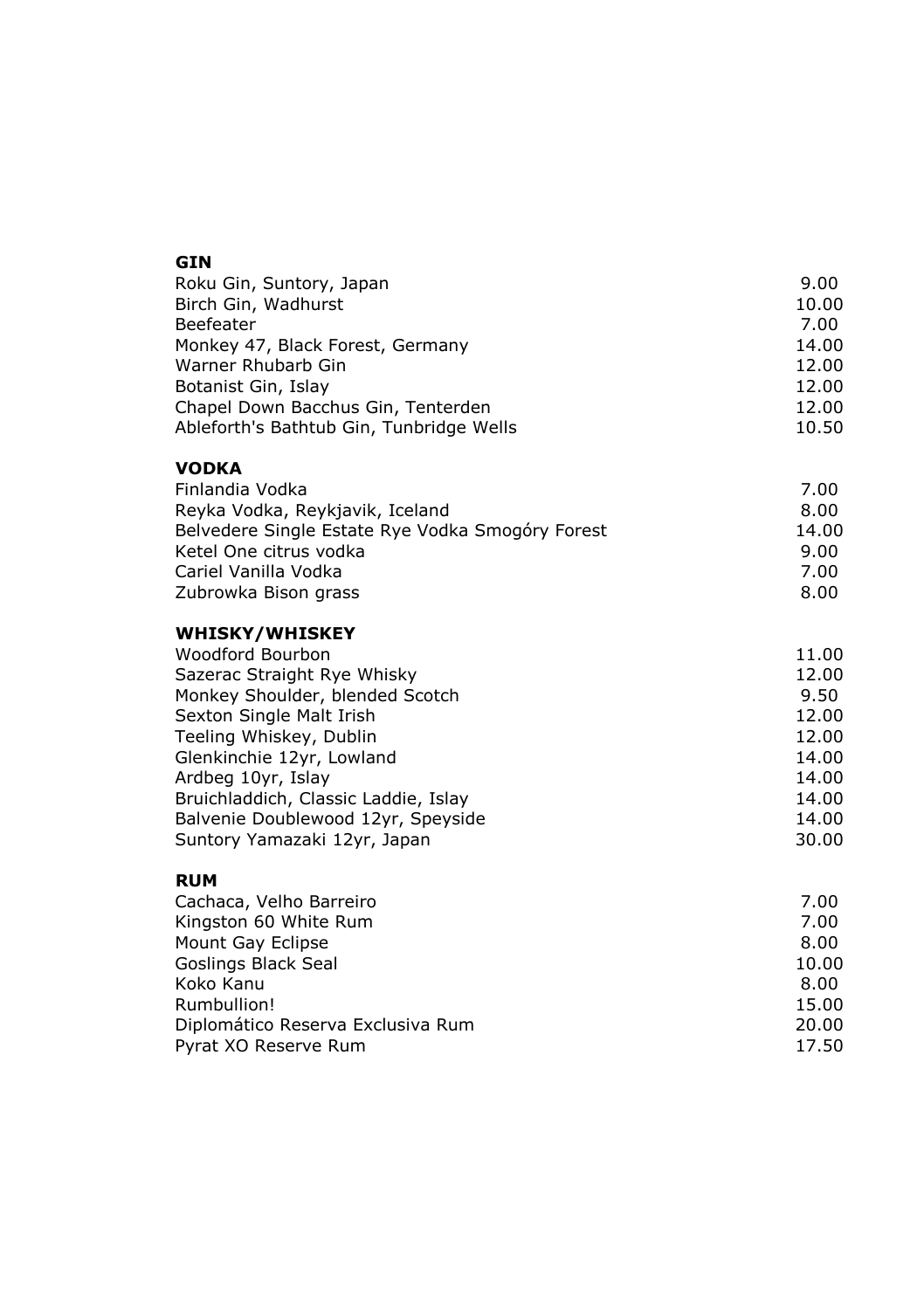# **BRANDY & EAU DE VIE**

| Hennessy VS Cognac                            | 10.00 |
|-----------------------------------------------|-------|
| Hennessy XO Cognac                            | 32.00 |
| Baron di Sigognac VSOP Armagnac               | 10.00 |
| Château du Tariquet 1985 Bas Armagnac         | 40.00 |
| Ragnaud-Sabourin No.35 Fontvieille Cognac     | 40.00 |
| Duc de Normandie Calvados                     | 12.00 |
| Adrien Camut, Reserve de Semainville Calvados | 40.00 |
| Jacopo Poli Arzente, 10yr Wine Brandy         | 15.00 |
| Golden Eight Poire William, Massenez          | 15.00 |
|                                               |       |

#### **APERITIF**

| Campari                | 6.00 |
|------------------------|------|
| Lillet blanc           | 6.00 |
| Suze                   | 6.00 |
| Carpano Antica Formula | 8.00 |
| Noilly Prat            | 6.00 |
| Mentzendorff Kummel    | 6.00 |
| Ricard                 | 6.00 |
| Pimms #1 cup           | 6.00 |
| Byrrh Grand Quinguina  | 7.00 |
|                        |      |

# **LIQUEURS**

| Amaretto                                | 7.00  |
|-----------------------------------------|-------|
| <b>Baileys</b>                          | 7.00  |
| Benedictine                             | 7.00  |
| le Birlou Eden                          | 7.00  |
| Chambord                                | 7.00  |
| Cherry Hering Brandy                    | 7.00  |
| Frangelico                              | 7.00  |
| <b>Grand Marnier</b>                    | 7.00  |
| Kahlua                                  | 7.00  |
| Saint Germain Elderflower               | 7.00  |
| Pama Pommegranate liqueur               | 7.00  |
| Patron Anejo Teguila                    | 14.00 |
| Sipsmiths London cup                    | 7.00  |
| Sipsmith's Sloe Gin                     | 8.00  |
| Southern Comfort                        | 7.00  |
| Techienne Butterscotch Schnapps         | 6.00  |
| John D Taylor's Velvet Falernum Liqueur | 6.00  |
| Techienne Peach Schnapps                | 6.00  |